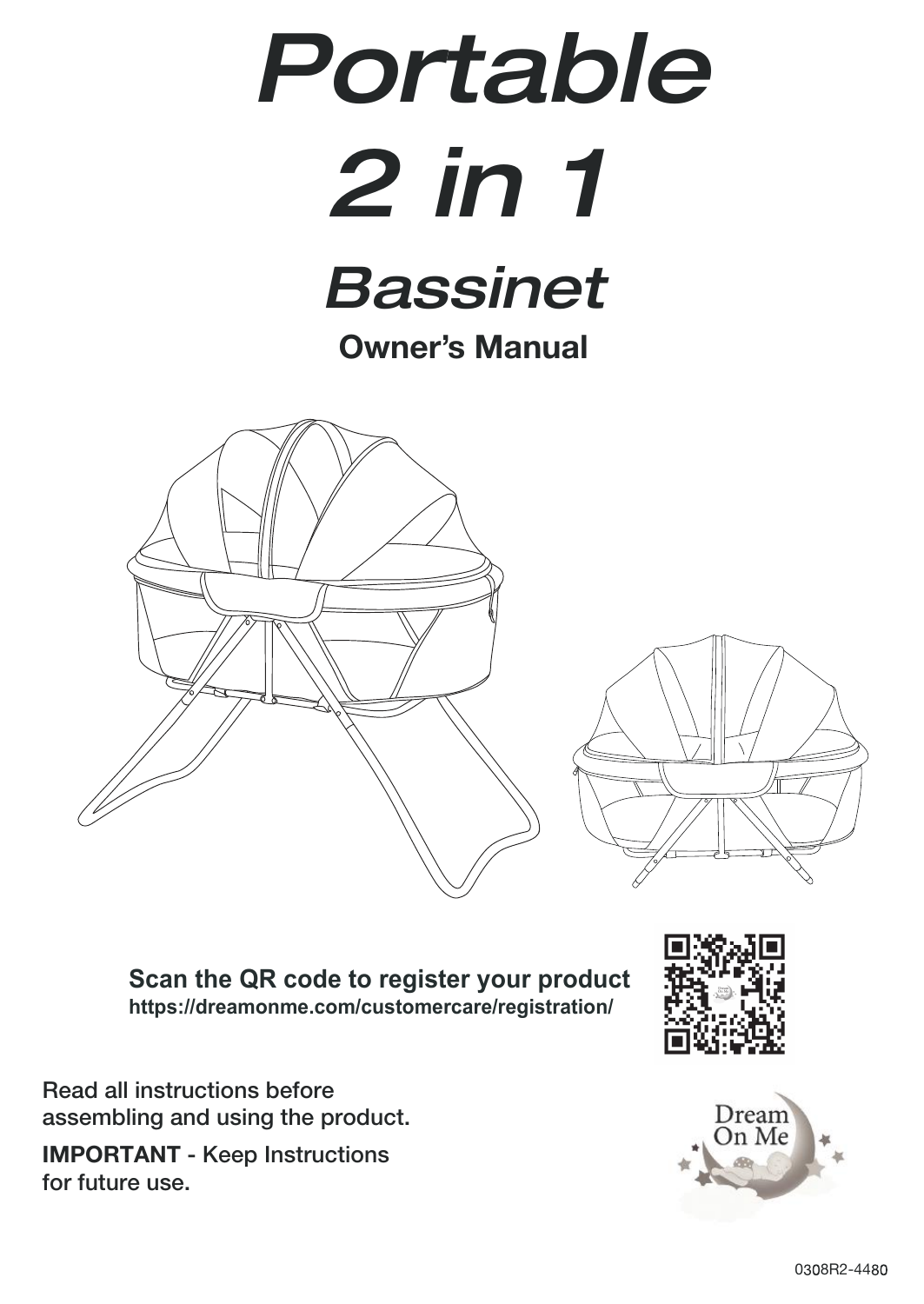### WARNINGS

### WARNING

Failure to follow these warnings and the instructions could result in serious injury or death.

FALL HAZARD — To help prevent falls, do not use this product when the infant begins to push up on hands and knees or has reached 25 lbs weight or up to approximately 3 months, whichever comes first.

# SUFFOCATION HAZARD! - Infants have suffocated:

- In gaps between extra padding and side of the bassinet, and
- •On soft bedding.

Use ONLY the pad provided by Dream On Me. Never add a pillow, comforter, or another mattress for padding.

# **AWARNING**

To reduce the risk of SIDS, pediatricians recommend healthy infants be placed on their backs to sleep, unless otherwise advised by your physician.

# WARNING

When the canopy is not in use, strap the hood after opening to prevent the canopy from falling into the bassinet presenting a risk of injury.

# WARNING

If a sheet is used with the pad, use only the one provided by the bassinet manufacturer to fit the dimension of the bassinet mattress.

### WARNINGS (continue)

WARNING • Strings and cords can cause strangulation!

• Do not place items with a string around child's neck such as hood strings, pacifier cords, etc.

• Do not suspend strings over the bassinet or attach strings to toys.

# **AWARNING**

- Please follow all of these instructions to ensure the safety of your child.
- Retain these instructions for future reference.
- Please read all instructions before using the bassinet.
- Never leave child unattended.
- Keep fingers (your and baby's) away from hinges when opening or closing the bassinet. Be certain the bassinet is locked in the open position before allowing your child near the bassinet.
- When using the bassinet, never place the product near edges of countertops, tables, or other high surfaces.
- Never allow your bassinet to be used as a toy.
- To clean use only mild household soap or detergent and warm water on a sponge or clean cloth.
- Check your bassinet for loose screws, worn parts, torn material or stiching on a regular basis. Replace or repair parts as needed.
- Discontinue use of the bassinet should it malfunction or become damaged or broken. Please contact our customer service parts hotline to arrange for repair or obtain replacement parts.
- Adult supervision is necessary for your baby up to approximately 3 months.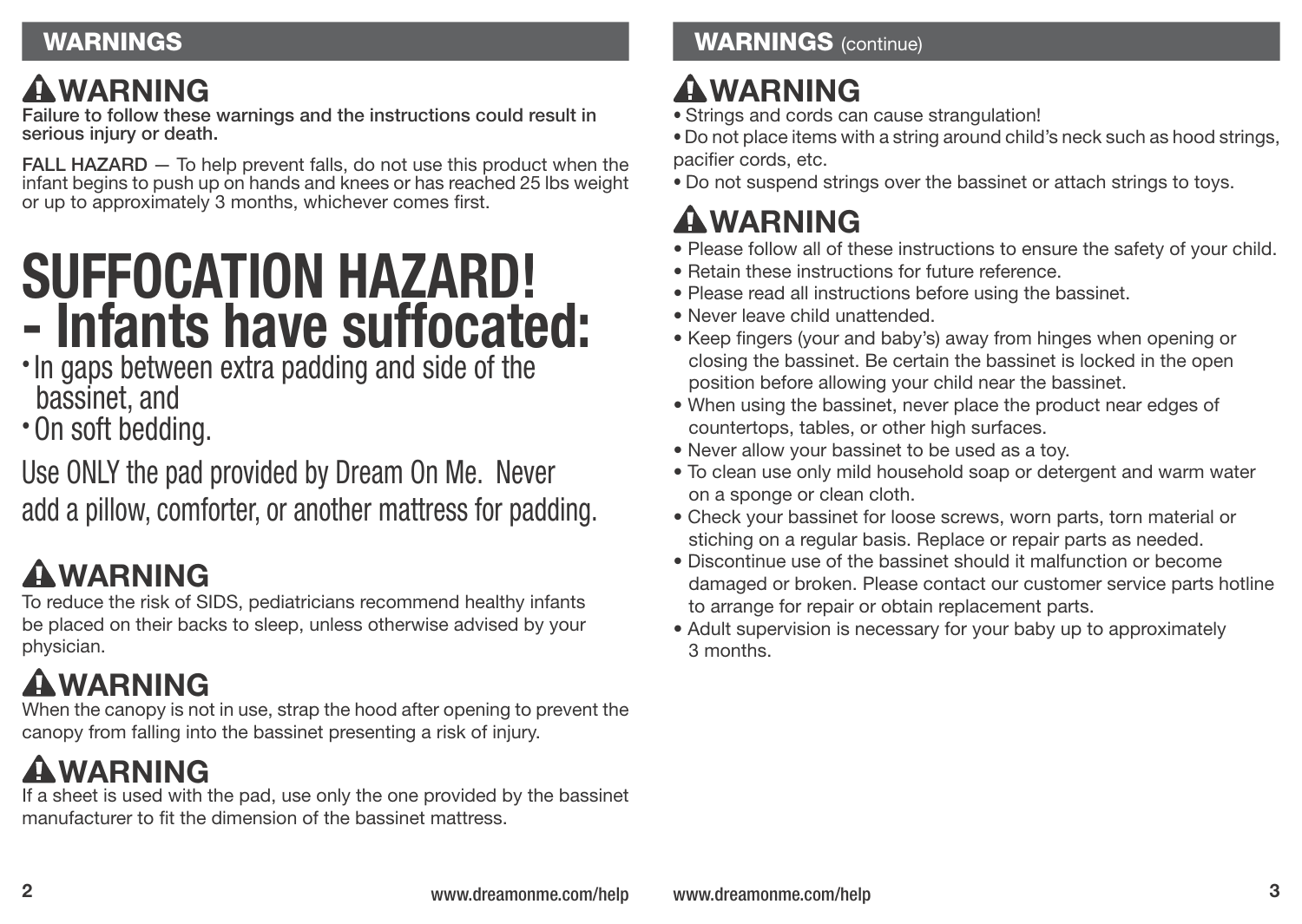# Thank You!

... for choosing **Dream On Me** and congratulations on joining our family; a family that has been transforming lives for 30 years!

We appreciate your feedback and wish you the very best in the coming years with your new addition. If you have any questions or concerns please don't hesitate to reach out to us. One of our trusted Customer Care representatives will be happy to assist you.

Thank you again for entrusting us to supply you with safe, and affordable baby products and accessories.

# Gracias!

... por elegir **Dream On Me** y felicitaciones por unirse a nuestra familia; una familia que lleva 30 años transformando vidas!

Agradecemos sus comentarios y le deseamos lo mejor en los próximos años con su nueva incorporación. Si tiene alguna pregunta o inquietud, no dude en comunicarse con nosotros. Uno de nuestros representantes de atención al cliente de confianza estará encantado de ayudarle.

Gracias nuevamente por confiar en nosotros para que le proporcionemos productos y accesorios para bebés seguros y asequibles.

#### PARTS

If there are any missing parts, please contact Dream On Me before using the product.





Bassinet  $(x1)$  B Legs  $(x2)$ 







For further opportunities and offers follow us on: Para más oportunidades y ofertas síganos en:

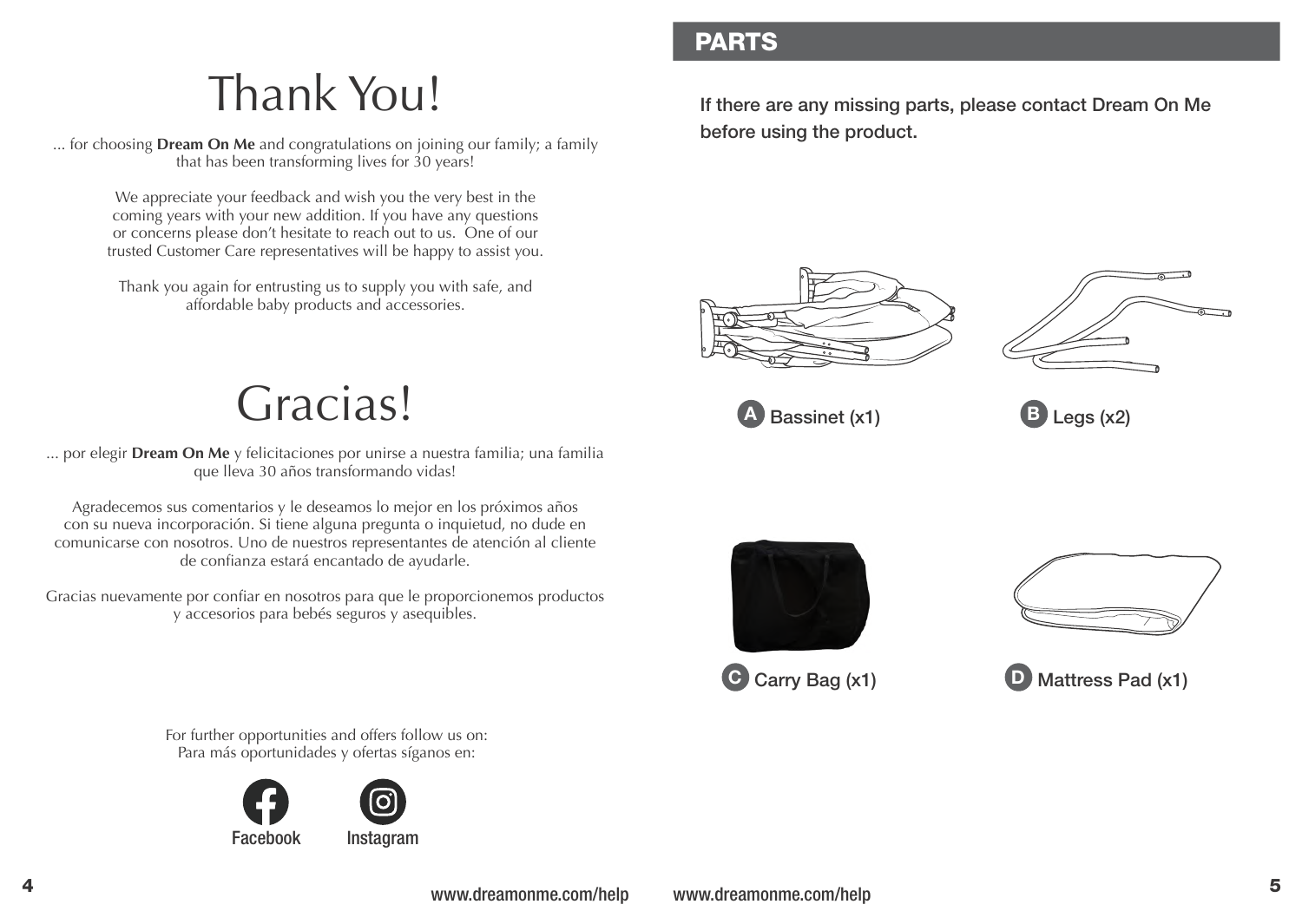### Bassinet Frame Setup

1

1. Open the carry bag and remove the bassinet. Connect the legs to the frame of the bassinet as shown below.



2. Lift the both sides of the bassinet to open it completely. Adjust the fabric cover on both sides of the bassinet.



### Converting into a floor bassinet

2

Simply remove the legs by releasing the pin locks to expose the small feet.

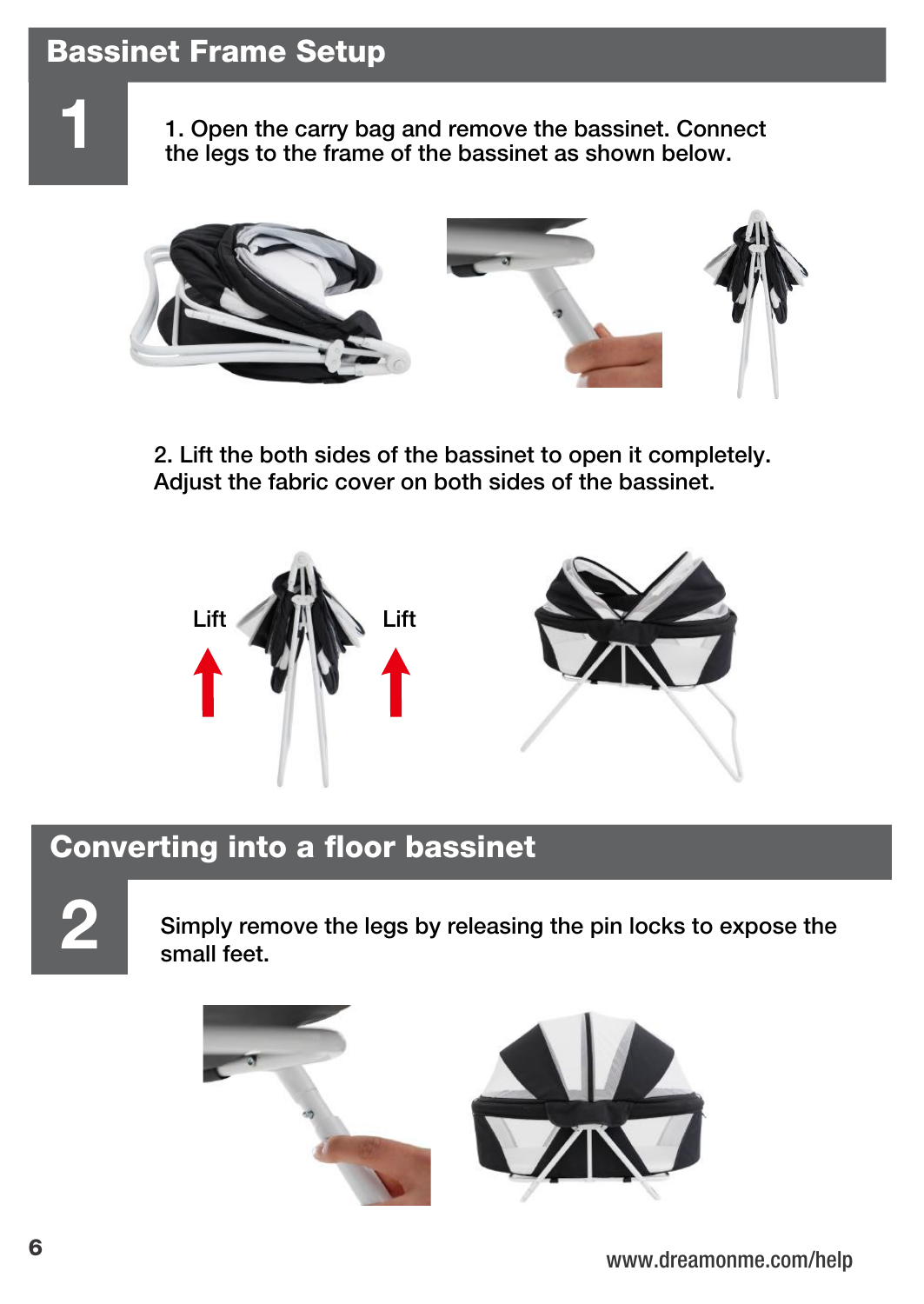### **Canopy**

3

To use the canopy, unsnap the strap holding the canopy in place. 5b. Lift both ends of the canopy and use the zipper in the middle to close the canopy.



### **AWARNING**

When the canopy is not in use, strap the hood after opening to prevent the canopy from falling into the bassinet presenting a risk of injury.

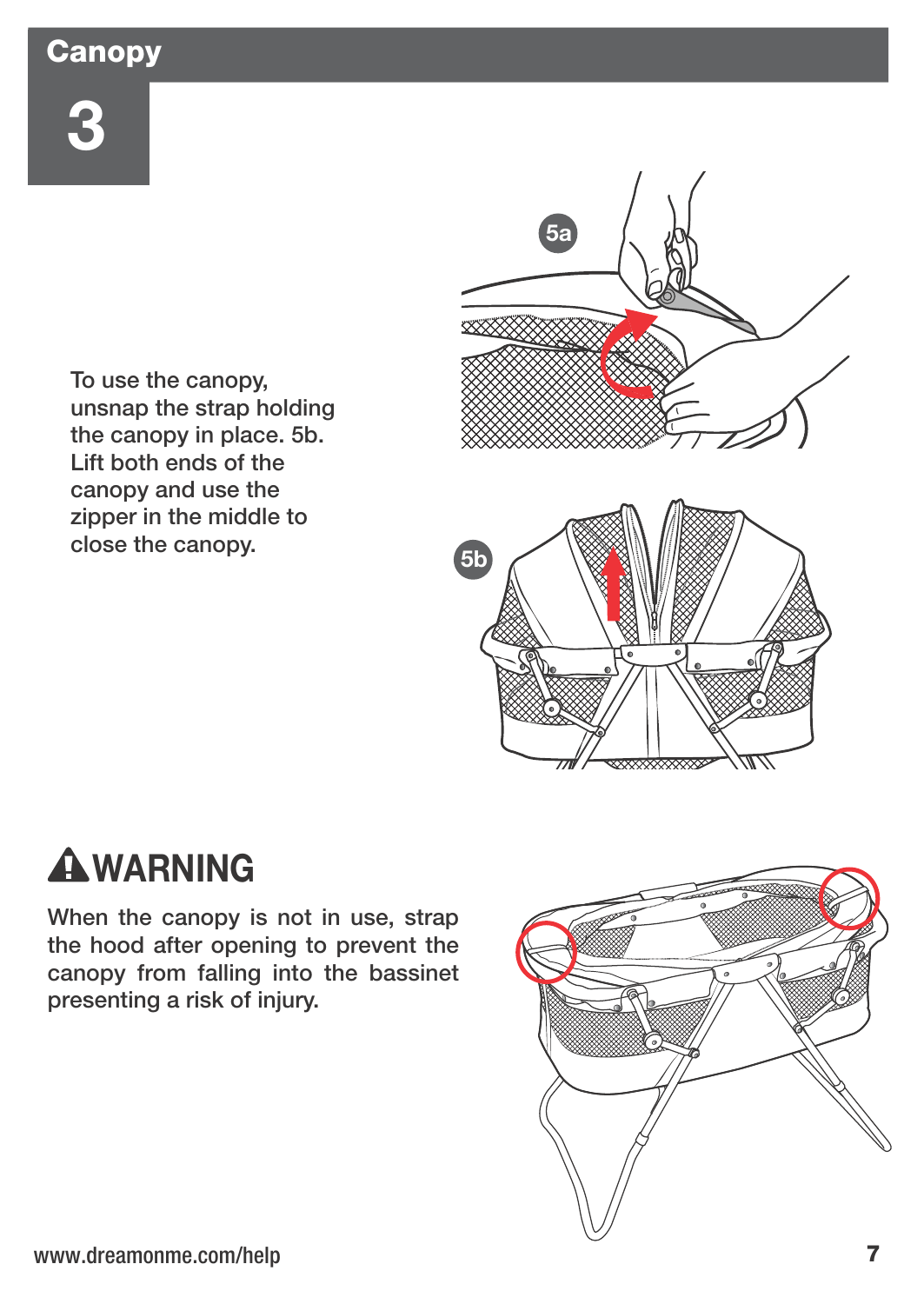

1. Remove the hook and loop fasteners from the fabric covering on both sides of the frame to expose the joint buttons.





2. Press the joint buttons to fold both sides of the bassinet inward.



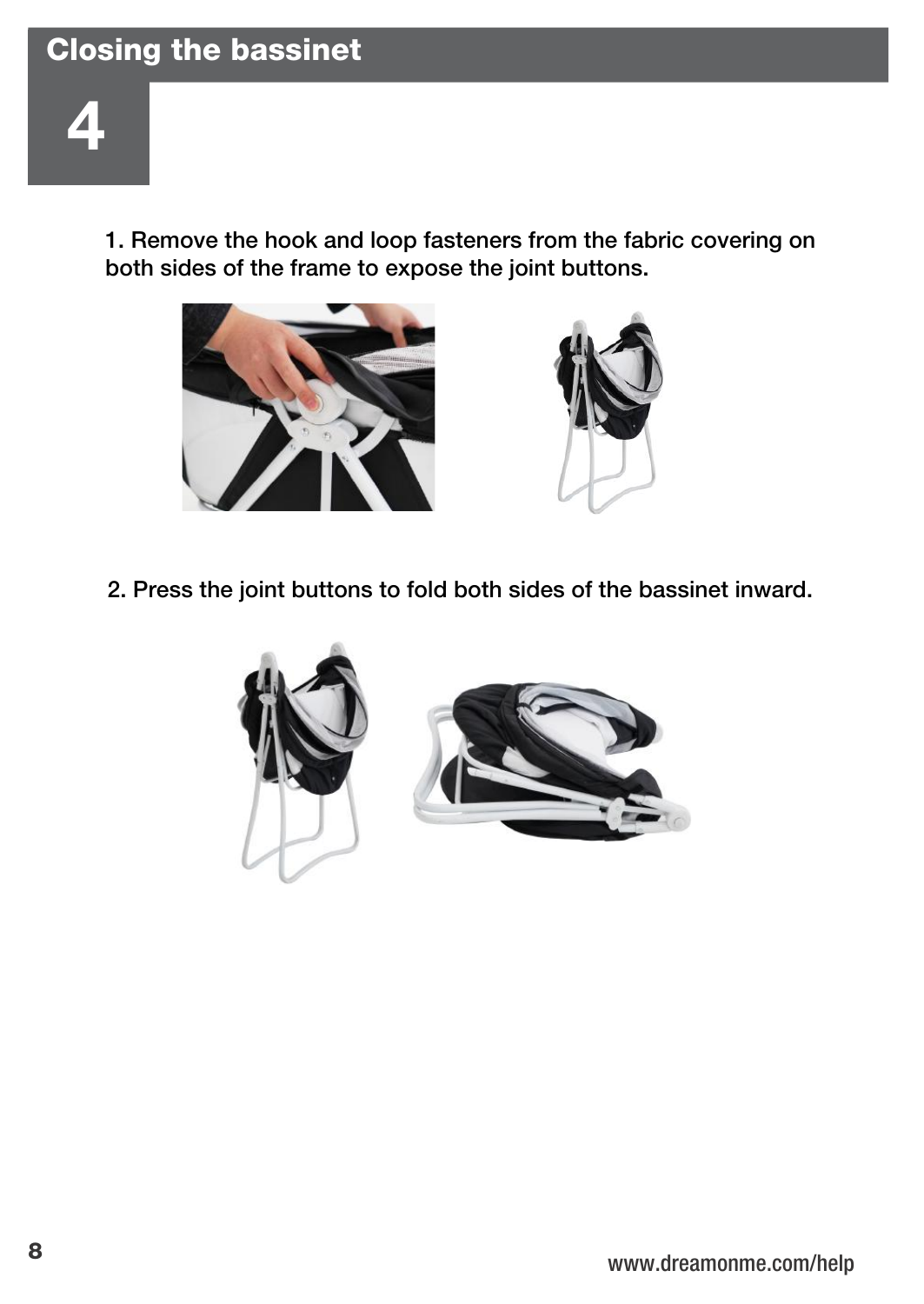Occasionally check your product for loose screws, worn parts, torn material or stitching. Replace or repair the parts as needed. Use only Dream On Me replacement parts.

• Keep this product in a cool dry place. If this product happens to get wet, wipe with a dry cloth and allow to air-dry completely.

• Excessive exposure to direct sunlight or heat could cause fading or warping of parts.

• To clean this product, wipe clean with damp cloth use only household soap and warm water. NO BLEACH OR DETERGENT.